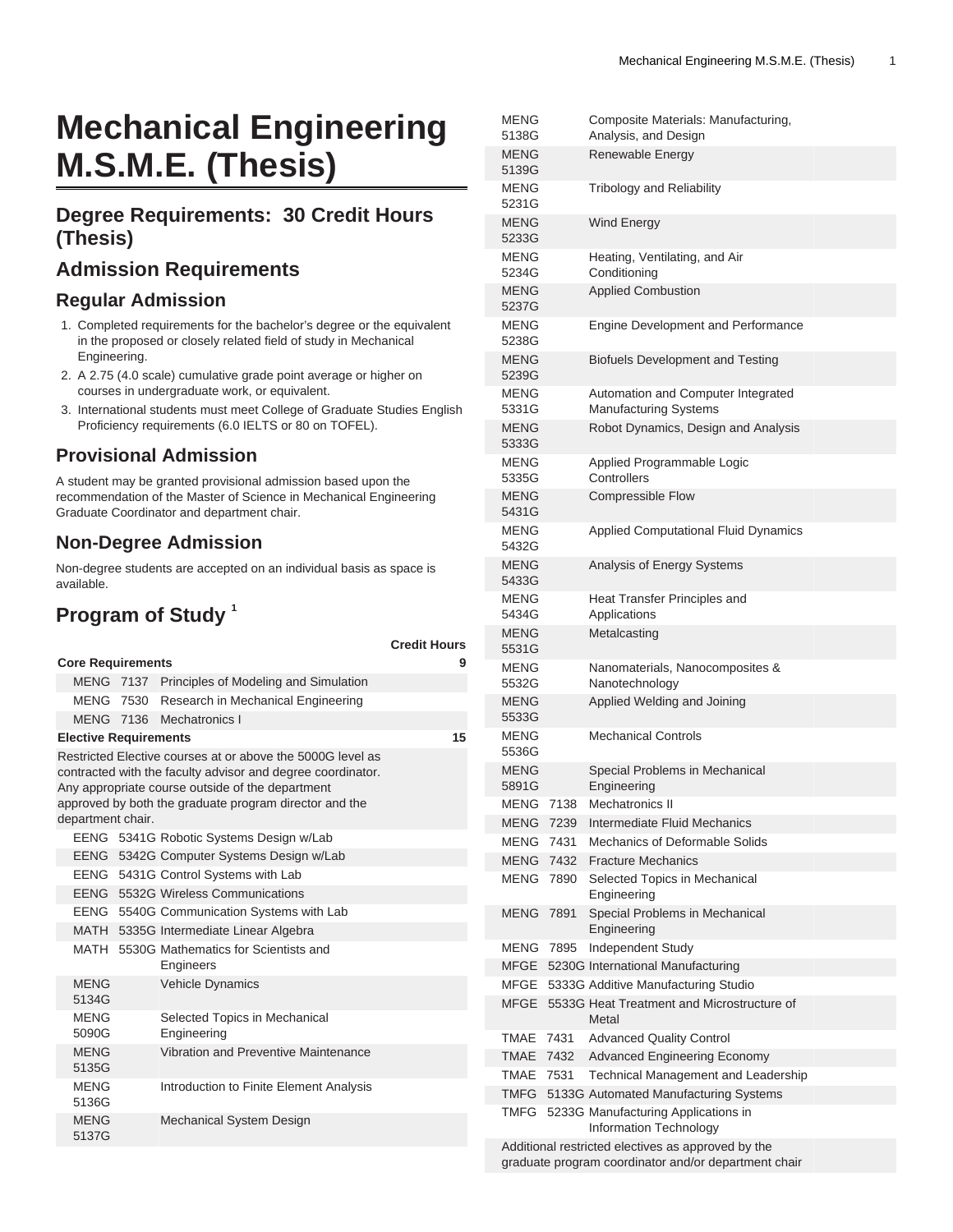| <b>Capstone Activity (Thesis)</b>                             |  |  |  |  |
|---------------------------------------------------------------|--|--|--|--|
| MENG 7999 Thesis                                              |  |  |  |  |
| <b>Other Thesis Track Requirements: Comprehensive</b><br>Exam |  |  |  |  |
| Comprehensive Exam                                            |  |  |  |  |
| <b>Total Credit Hours</b><br>30                               |  |  |  |  |

1 A minimum of 50% of courses for the Master of Science in Mechanical Engineering degree must be taken at or above the 6000 level.

#### **Thesis**

Each candidate for the Master of Science in Mechanical Engineering Thesis Track degree must complete a thesis on a subject approved by the adviser. The major professor supervises the research, directs the writing of the thesis, and approves the thesis in its final form. Prior to the final approval, the thesis is read by thesis committee. The thesis must be presented and defended in an oral examination before committee of at least three members prior to final approval and sign-off.

The style and format for the completed thesis shall follow that prescribed by the Director for the Master of Science in Mechanical Engineering degree. Procedural steps in the preparation of the thesis are as follows:

- The prospectus for the thesis shall be submitted to the major professor and thesis committee for approval.
- The student must prepare the thesis for electronic submission following the latest version of the Electronic Thesis and Dissertation (ETD): Student Guide to Preparation and Processing manual.
- The thesis must be electronically submitted to the ETD site for format check by the ETD format check submission deadline as stated in the University Calendar.
- The final corrected thesis must be electronically submitted to the ETD site by the ETD format check submission deadline as stated in the University Calendar. The final document must be electronically approved by the Thesis Committee.
- Thesis will be announced and defended by calendar.

See the Electronic Thesis and Dissertation (ETD): Student Guide to Preparation and Processing (latest version at the COGS Electronic Theses and Dissertation website).

# **Other Program Requirements (Thesis)**

- 1. Each candidate in the Thesis Track of MSME Program must have accomplished the following by the end of their second academic semester in the MSME program to maintain program eligibility:
	- Identify a research adviser (thesis committee chair) and form a thesis committee.
	- Determine a research topic for their thesis, and present a research proposal to their thesis committee for topic approval.
- 2. Each candidate must receive approval from the Graduate Director or Department Chair of the Mechanical Engineering to take courses that are taught outside of the Mechanical Engineering Program and/ or specifically identified in M.S. in Mechanical Engineering degree program .
- 3. Each candidate of the MSME must complete a thesis on a subject approved by his/her thesis committee.
	- The thesis defense must be announced to the public one week prior to the defense. The thesis must be submitted to Thesis Committee, and presented at a public seminar.
	- The thesis must be defended before the thesis committee.
- The thesis defense is a comprehensive oral examination that may include questions on the thesis, and subject matter related to the thesis, and course work.
- In addition to the thesis, the student must provide the faculty research adviser with all forms data that was collected, including: electronic files, and a written document detailing the contents of the data.
- The degree is conferred at the end of the semester, after the student has passed the thesis defense and the final written version of the thesis has been approved by the College of Graduate Studies.

### **Accelerated Bachelor's to Master's (ABM) Degree**

This Accelerated Bachelor's to Masters Degree Program is intended for current undergraduate students in the Department of Mechanical Engineering at the Georgia Southern University. It will produce a pathway to earn both a Bachelor's and a Master's Degree within five years.

In accordance with SACSCOC requirements, 120 unique credit hours are required in a Bachelors degree program, and at least 30 unique credit hours are required for a Masters degree program. The **MSME**-ABM program combines **130** hours from the **BSME program** and **30** hours from the **MSME program**, exceeding the required 150 unique hours between undergraduate and graduate degree programs by **10** hours. The Jack N. Averitt College of Graduate Studies Handbook for Program Directors and Graduate Advisors permits a maximum of 9 shared credit hours between the undergraduate and graduate degree programs. Therefore, **MSME**-ABM students may share a maximum of **9** credit hours of graduate level courses (5000G) in satisfying the requirements of both degree programs.

# **Admission Requirements Regular Admission**

For regular admission to the Accelerated Bachelor's to Masters Degree of Science in Mechanical Engineering (ABM-MSME) degree program, the applicant must:

- 1. Be enrolled in the undergraduate mechanical engineering program (B.S.M.E) in the Department of Mechanical Engineering at the Georgia Southern University.
- 2. Have completed no less than 25 and no more than 50 credits of ENGR and MENG courses, or permission of Department Chair.
- 3. Must have 3.0 or better Georgia Southern Institutional GPA.

ABM programs do not allow provisional admission. ABM programs are designed for students who have demonstrated a high level of undergraduate academic performance that validates their ability to be successful graduate students. Students who do not meet the minimum requirements for regular admission may be granted admission to the program upon approval of an admissions committee consisting of at least the Department Chair and the Graduate Program director.

### **Degree Requirements: 30 Credit Hours (Thesis)**

- 1. Student in the ABM program will be allowed to use up to 9 credits MENG 5000G level courses offered within the Mechanical Engineering program in meeting the requirements of both a bachelor's degree and a master's degree.
- 2. The 9 credit hours that will be applied to both the bachelor's and master's degrees include: MENG 5811G, MENG 5822G, and two MENG 5000G level courses approved by each student's research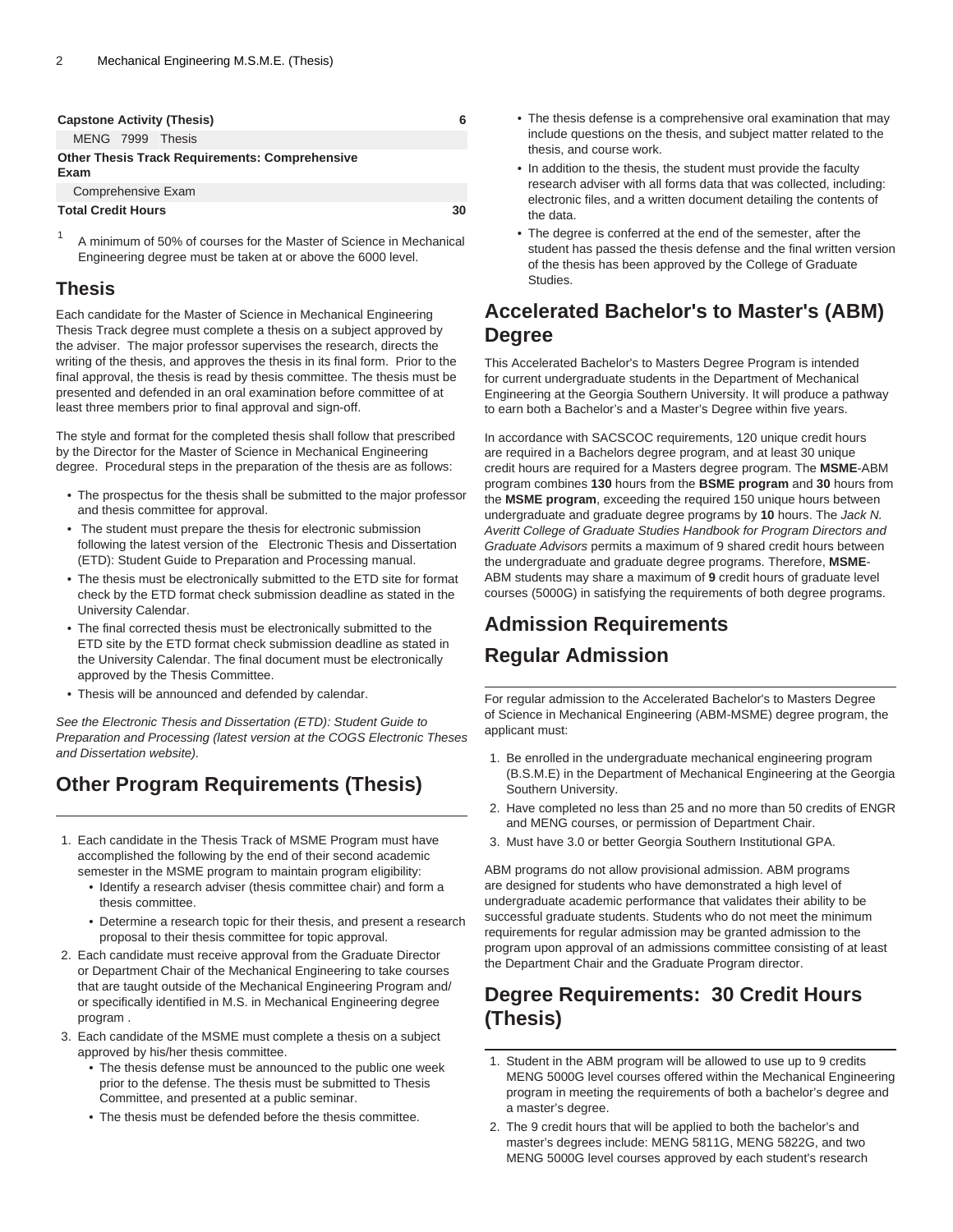advisor and the the Mechanical Engineering Department's graduate program coordinator.

- 3. Maintain a cumulative graduate GPA of 3.0 (grade of "B" or better) in their graduate degree course work (including the 9 credits of graduate course work shared with the undergraduate degree).
- 4. Meet all requirements for both B.S.M.E. and M.S.M.E. degrees.
- 5. A minimum of 50% of courses for the Master of Science in Mechanical Engineering degree must be taken at or above the 6000 level.

#### **Thesis Track, 30 Credit Hours**

|                                                                                                                                                                                                                                                              |  |                                                                    | <b>Credit Hours</b> |  |
|--------------------------------------------------------------------------------------------------------------------------------------------------------------------------------------------------------------------------------------------------------------|--|--------------------------------------------------------------------|---------------------|--|
| <b>Core Requirements</b>                                                                                                                                                                                                                                     |  |                                                                    |                     |  |
|                                                                                                                                                                                                                                                              |  | MENG 7137 Principles of Modeling and Simulation                    |                     |  |
|                                                                                                                                                                                                                                                              |  | MENG 7530 Research in Mechanical Engineering                       |                     |  |
| <b>MENG 7136</b>                                                                                                                                                                                                                                             |  | Mechatronics I                                                     |                     |  |
| <b>Elective Requirements</b>                                                                                                                                                                                                                                 |  |                                                                    | 15                  |  |
| Restricted Elective courses at or above the 5000G<br>level as contracted with the faculty advisor and degree<br>coordinator. Any appropriate course outside of the<br>department approved by both the graduate program<br>director and the department chair. |  |                                                                    |                     |  |
| EENG                                                                                                                                                                                                                                                         |  | 5341G Robotic Systems Design w/Lab                                 |                     |  |
| EENG                                                                                                                                                                                                                                                         |  | 5342G Computer Systems Design w/Lab                                |                     |  |
| EENG                                                                                                                                                                                                                                                         |  | 5431G Control Systems with Lab                                     |                     |  |
| EENG                                                                                                                                                                                                                                                         |  | 5532G Wireless Communications                                      |                     |  |
|                                                                                                                                                                                                                                                              |  | EENG 5540G Communication Systems with Lab                          |                     |  |
|                                                                                                                                                                                                                                                              |  | MATH 5335G Intermediate Linear Algebra                             |                     |  |
|                                                                                                                                                                                                                                                              |  | MATH 5430G Introduction to Mathematical Biology                    |                     |  |
| <b>MENG</b><br>5090G                                                                                                                                                                                                                                         |  | Selected Topics in Mechanical<br>Engineering                       |                     |  |
| MENG<br>5134G                                                                                                                                                                                                                                                |  | <b>Vehicle Dynamics</b>                                            |                     |  |
| <b>MENG</b><br>5135G                                                                                                                                                                                                                                         |  | Vibration and Preventive Maintenance                               |                     |  |
| <b>MENG</b><br>5136G                                                                                                                                                                                                                                         |  | Introduction to Finite Element Analysis                            |                     |  |
| <b>MENG</b><br>5137G                                                                                                                                                                                                                                         |  | Mechanical System Design                                           |                     |  |
| MENG<br>5138G                                                                                                                                                                                                                                                |  | Composite Materials: Manufacturing,<br>Analysis, and Design        |                     |  |
| <b>MENG</b><br>5139G                                                                                                                                                                                                                                         |  | Renewable Energy                                                   |                     |  |
| MENG<br>5231G                                                                                                                                                                                                                                                |  | <b>Tribology and Reliability</b>                                   |                     |  |
| <b>MFNG</b><br>5233G                                                                                                                                                                                                                                         |  | <b>Wind Energy</b>                                                 |                     |  |
| <b>MENG</b><br>5234G                                                                                                                                                                                                                                         |  | Heating, Ventilating, and Air<br>Conditioning                      |                     |  |
| MENG<br>5237G                                                                                                                                                                                                                                                |  | <b>Applied Combustion</b>                                          |                     |  |
| MENG<br>5238G                                                                                                                                                                                                                                                |  | Engine Development and Performance                                 |                     |  |
| <b>MENG</b><br>5239G                                                                                                                                                                                                                                         |  | <b>Biofuels Development and Testing</b>                            |                     |  |
| MENG<br>5331G                                                                                                                                                                                                                                                |  | Automation and Computer Integrated<br><b>Manufacturing Systems</b> |                     |  |
| MENG<br>5335G                                                                                                                                                                                                                                                |  | Applied Programmable Logic<br>Controllers                          |                     |  |
| MENG<br>5333G                                                                                                                                                                                                                                                |  | Robot Dynamics, Design and Analysis                                |                     |  |

| MENG<br>5431G                                                 |                                                                                                            | <b>Compressible Flow</b>                                        |   |  |  |
|---------------------------------------------------------------|------------------------------------------------------------------------------------------------------------|-----------------------------------------------------------------|---|--|--|
| <b>MENG</b><br>5432G                                          |                                                                                                            | <b>Applied Computational Fluid Dynamics</b>                     |   |  |  |
| <b>MENG</b><br>5433G                                          |                                                                                                            | Analysis of Energy Systems                                      |   |  |  |
| <b>MENG</b><br>5434G                                          |                                                                                                            | Heat Transfer Principles and<br>Applications                    |   |  |  |
| <b>MENG</b><br>5531G                                          |                                                                                                            | Metalcasting                                                    |   |  |  |
| MENG<br>5532G                                                 |                                                                                                            | Nanomaterials, Nanocomposites &<br>Nanotechnology               |   |  |  |
| <b>MENG</b><br>5533G                                          |                                                                                                            | Applied Welding and Joining                                     |   |  |  |
| <b>MENG</b><br>5536G                                          |                                                                                                            | <b>Mechanical Controls</b>                                      |   |  |  |
| <b>MENG</b><br>5811G                                          |                                                                                                            | Introduction to Mechanical Engineering<br>Research and Projects |   |  |  |
| MENG<br>5822G                                                 |                                                                                                            | Research Project in Mechanical<br>Engineering                   |   |  |  |
| <b>MENG</b><br>5891G                                          |                                                                                                            | Special Problems in Mechanical<br>Engineering                   |   |  |  |
| MENG                                                          | 7138                                                                                                       | Mechatronics II                                                 |   |  |  |
| <b>MENG</b>                                                   | 7239                                                                                                       | Intermediate Fluid Mechanics                                    |   |  |  |
| MENG                                                          | 7431                                                                                                       | Mechanics of Deformable Solids                                  |   |  |  |
| MENG                                                          | 7432                                                                                                       | <b>Fracture Mechanics</b>                                       |   |  |  |
| MENG 7890                                                     |                                                                                                            | Selected Topics in Mechanical<br>Engineering                    |   |  |  |
| MENG                                                          | 7891                                                                                                       | Special Problems in Mechanical<br>Engineering                   |   |  |  |
| <b>MENG 7895</b>                                              |                                                                                                            | Independent Study                                               |   |  |  |
| MFGE                                                          |                                                                                                            | 5230G International Manufacturing                               |   |  |  |
| MFGE                                                          |                                                                                                            | 5333G Additive Manufacturing Studio                             |   |  |  |
| MFGE                                                          |                                                                                                            | 5533G Heat Treatment and Microstructure of<br>Metal             |   |  |  |
| TMAE                                                          | 7431                                                                                                       | <b>Advanced Quality Control</b>                                 |   |  |  |
| <b>TMAE</b>                                                   | 7432                                                                                                       | <b>Advanced Engineering Economy</b>                             |   |  |  |
| TMAE                                                          | 7531                                                                                                       | Technical Management and Leadership                             |   |  |  |
| TMFG                                                          |                                                                                                            | 5133G Automated Manufacturing Systems                           |   |  |  |
| TMFG                                                          |                                                                                                            | 5233G Manufacturing Applications in<br>Information Technology   |   |  |  |
|                                                               | Additional restricted electives as approved by the<br>graduate program coordinator and/or department chair |                                                                 |   |  |  |
| <b>Capstone Activity (Thesis)</b>                             |                                                                                                            |                                                                 | 6 |  |  |
|                                                               | MENG 7999 Thesis                                                                                           |                                                                 |   |  |  |
| <b>Other Thesis Track Requirements: Comprehensive</b><br>Exam |                                                                                                            |                                                                 |   |  |  |
| Comprehensive Exam                                            |                                                                                                            |                                                                 |   |  |  |
| <b>Total Credit Hours</b><br>30                               |                                                                                                            |                                                                 |   |  |  |
| Thesis                                                        |                                                                                                            |                                                                 |   |  |  |

Each candidate for the Master of Science in Mechanical Engineering Thesis Track degree must complete a thesis on a subject approved by the adviser. The major professor supervises the research, directs the writing of the thesis, and approves the thesis in its final form. Prior to the final approval, the thesis is read by a thesis committee. The thesis must be presented and defended in an oral examination before committee of at least three faculty members prior to final approval and sign-off.